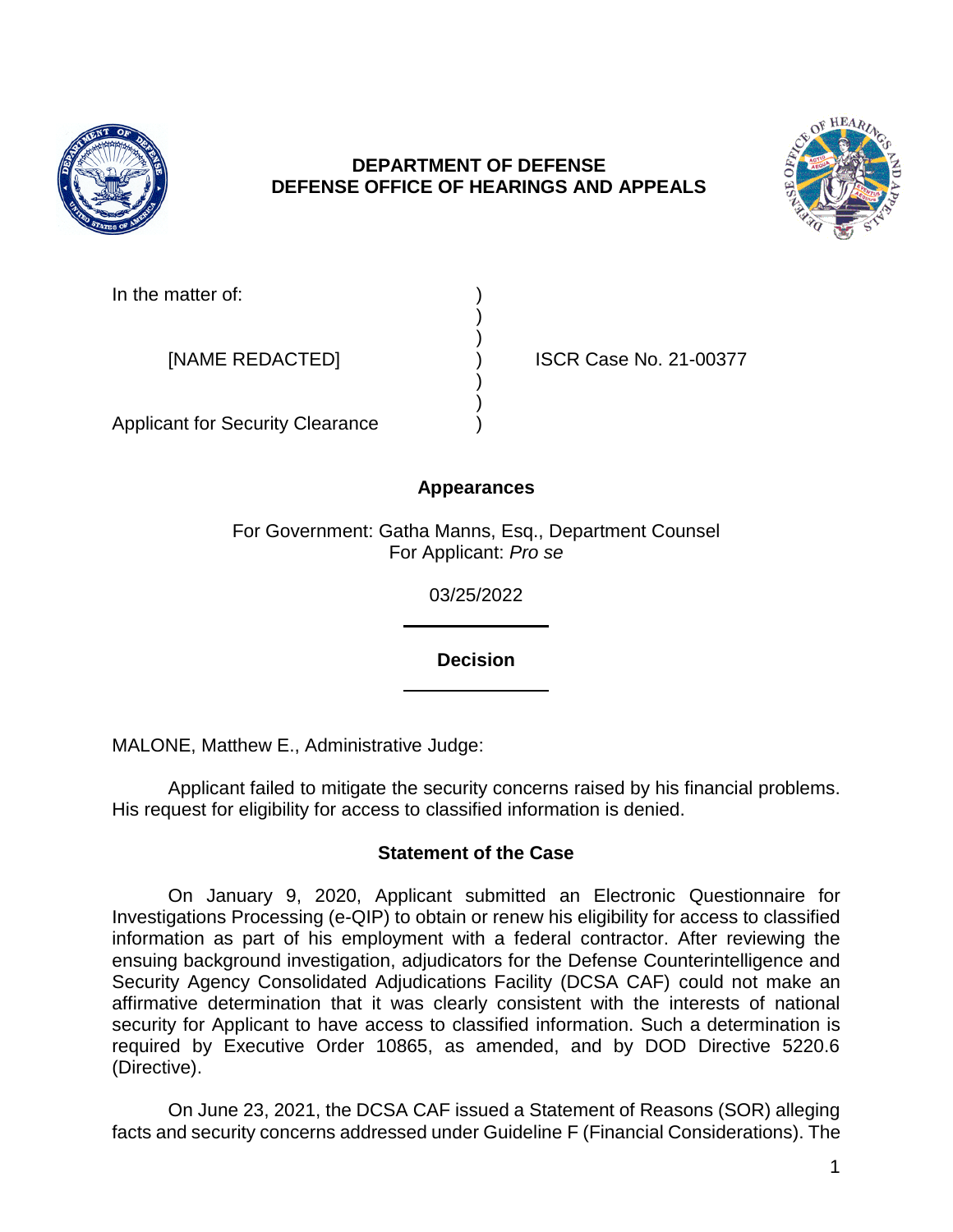adjudicative guideline (AG) cited in the SOR was among those issued by the Director of National Intelligence (DNI) on December 10, 2016, to be effective for all adjudications on or after June 8, 2017. Applicant timely responded to the SOR (Answer) and requested a decision without a hearing.

 On November 29, 2021, as provided for by paragraph E3.1.7 of the Directive, Department Counsel for the Defense Office of Hearings and Appeals (DOHA) issued a File of Relevant Material (FORM) that was received by Applicant on January 2, 2022. The FORM contained six exhibits (Items  $1 - 6$ ) on which the Government relies to support the SOR allegations.

 Applicant was informed he had 30 days from receipt of the FORM to submit additional information. He did not submit anything in response to the FORM and the record closed on February 1, 2022. I received the case for decision on March 17, 2022.

## **Findings of Fact**

 or delinquent debts (SOR 1.a – 1.p), and that his wages were garnished while working for a previous employer in March 2019 (SOR 1.q). In response to the SOR, Applicant admitted all with explanations the allegations at SOR 1.a – 1.e, 1.i, 1.k, 1.l, 1.o and 1.p. He denied with explanations the remaining allegations. (FORM, Item 2) In addition to the Under Guideline F, the SOR alleged that Applicant owes \$31,117 for 16 past-due facts established by Applicant's admissions, I make the following findings of fact.

 Applicant is 34 years old and works in an information technology (IT) position for a federal contractor. He was married from April 2012 until July 2015, when he and his ex- wife divorced. They have one child under age ten for whom Applicant pays monthly support. Applicant served in the United States Marine Corps. He enlisted in April 2008 and was honorably discharged in April 2012 with the rank of sergeant. While in the Marines, he twice deployed to Afghanistan between January 2010 and July 2011. He has worked for federal contractors since September 2016 and was hired by his current employer in November 2019. (FORM, Item 1)

 Applicant's denials of seven of the SOR allegations left the burden of proof for those controverted facts with the Government. (*See* Directive, E3.1.14) In his e-QIP, Applicant disclosed that in January 2017, he accrued a \$3,000 arrearage in his child support obligation, and that this debt was resolved in January 2019 through automatic information obtained through credit reports and during a personal subject interview of Applicant by a government investigator yielded the information on which all of the SOR allegations are based. The Government established the facts controverted by Applicant's deductions from his bi-weekly paychecks. During his background investigation, additional denials. (FORM, Items  $1 - 5$ )

 In his Answer, Applicant claimed he had paid some of his debts, was making payments on other debts, or that he would be making payments in the future to resolve still other debts. He also averred that he was working with a law firm specializing in credit repair and debt resolution. In connection with that effort, Applicant stated that he is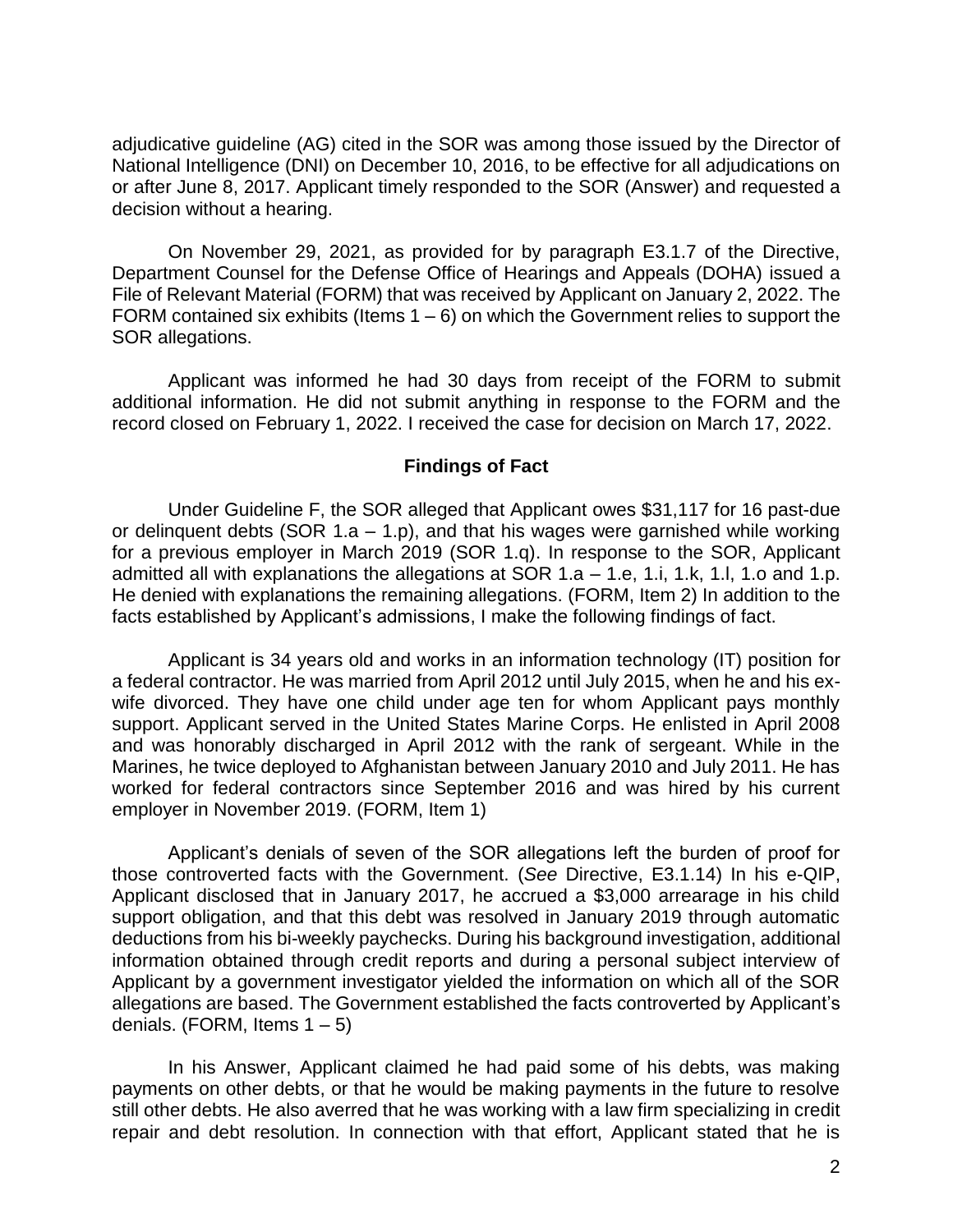disputing some of his debts or that he no longer owes others. Finally, he discussed the factors and circumstances underlying his financial problems. Because the Government established the SOR allegations as facts, it was incumbent on Applicant to present information in support of his response to the SOR. He did not provide any information with his response and he did not respond to the FORM.

#### **Policies**

 Each security clearance decision must be a fair, impartial, and commonsense determination based on examination of all available relevant and material information, and consideration of the pertinent criteria and adjudication policy in the adjudicative guidelines (AG). (*See* Directive, 6.3) Decisions must also reflect consideration of the factors listed in AG ¶ 2(d). Commonly referred to as the "whole-person" concept, those factors are:

(1) The nature, extent, and seriousness of the conduct; (2) the circumstances surrounding the conduct, to include knowledgeable participation; (3) the frequency and recency of the conduct; (4) the individual's age and maturity at the time of the conduct; (5) the extent to which participation is voluntary; (6) the presence or absence of rehabilitation and other permanent behavioral changes; (7) the motivation for the conduct; (8) the potential for pressure, coercion, exploitation, or duress; and (9) the likelihood of continuation or recurrence.

 The presence or absence of a disqualifying or mitigating condition is not determinative of a conclusion for or against an applicant. However, specific applicable guidelines should be followed whenever a case can be measured against them as they represent policy guidance governing the grant or denial of access to classified information. A security clearance decision is intended only to resolve whether it is clearly consistent with the national interest for an applicant to either receive or continue to have access to classified information. (Department of the Navy v. Egan, 484 U.S. 518 (1988))

The Government bears the initial burden of producing admissible information on which it based the preliminary decision to deny or revoke a security clearance for an applicant. Additionally, the Government must be able to prove controverted facts alleged in the SOR. If the Government meets its burden, it then falls to the applicant to refute, extenuate or mitigate the Government's case. Because no one has a "right" to a security clearance, an applicant bears a heavy burden of persuasion. (*See* Egan, 484 U.S. at 528, 531) A person who has access to classified information enters into a fiduciary relationship with the Government based on trust and confidence. Thus, the Government has a compelling interest in ensuring each applicant possesses the requisite judgment, reliability and trustworthiness of one who will protect the national interests as his or her own. The "clearly consistent with the national interest" standard compels resolution of any reasonable doubt about an applicant's suitability for access in favor of the Government. (*See* Egan; AG ¶ 2(b))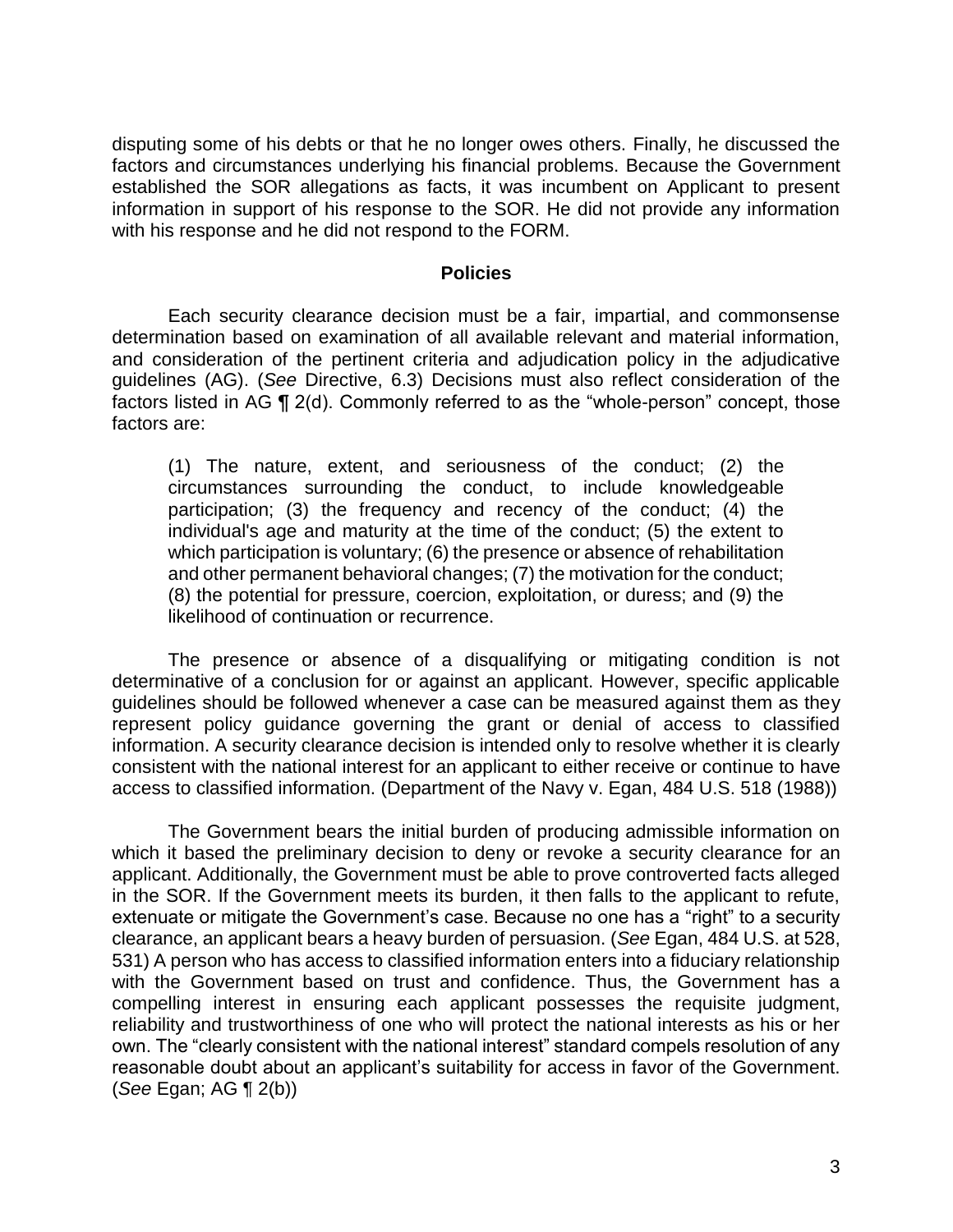## **Analysis**

### **Financial Considerations**

 Available information shows that Applicant owes more than \$31,000 in past-due or delinquent debts incurred after his divorce in 2015. Based on this record, his debts are still outstanding. This information reasonably raises the security concerns articulated, in relevant part, at AG ¶ 18:

Failure to live within one's means, satisfy debts, and meet financial obligations may indicate poor self-control, lack of judgment, or unwillingness to abide by rules and regulations, all of which can raise questions about an individual's reliability, trustworthiness, and ability to protect classified or sensitive information. . . . An individual who is financially overextended is at greater risk of having to engage in illegal or otherwise questionable acts to generate funds.

 More specifically, the Government's information requires application of the following AG ¶ 19 disqualifying conditions:

(a) inability to satisfy debts; and

(c) a history of not meeting financial obligations.

I also have considered the following pertinent AG 1 20 mitigating conditions:

(a) the behavior happened so long ago, was so infrequent, or occurred under such circumstances that it is unlikely to recur and does not cast doubt on the individual's current reliability, trustworthiness, or good judgment;

(b) the conditions that resulted in the financial problem were largely beyond the person's control (e.g., loss of employment, a business downturn, unexpected medical emergency, a death, divorce or separation, clear victimization by predatory lending practices, or identity theft), and the individual acted responsibly under the circumstances;

(c) the individual has received or is receiving financial counseling for the problem from a legitimate and credible source, such as a non-profit credit counseling service, and there are clear indications that the problem is being resolved or is under control;

(d) the individual initiated and is adhering to a good-faith effort to repay overdue creditors or otherwise resolve debts; and

(e) the individual has a reasonable basis to dispute the legitimacy of the past-due debt which is the cause of the problem and provides documented